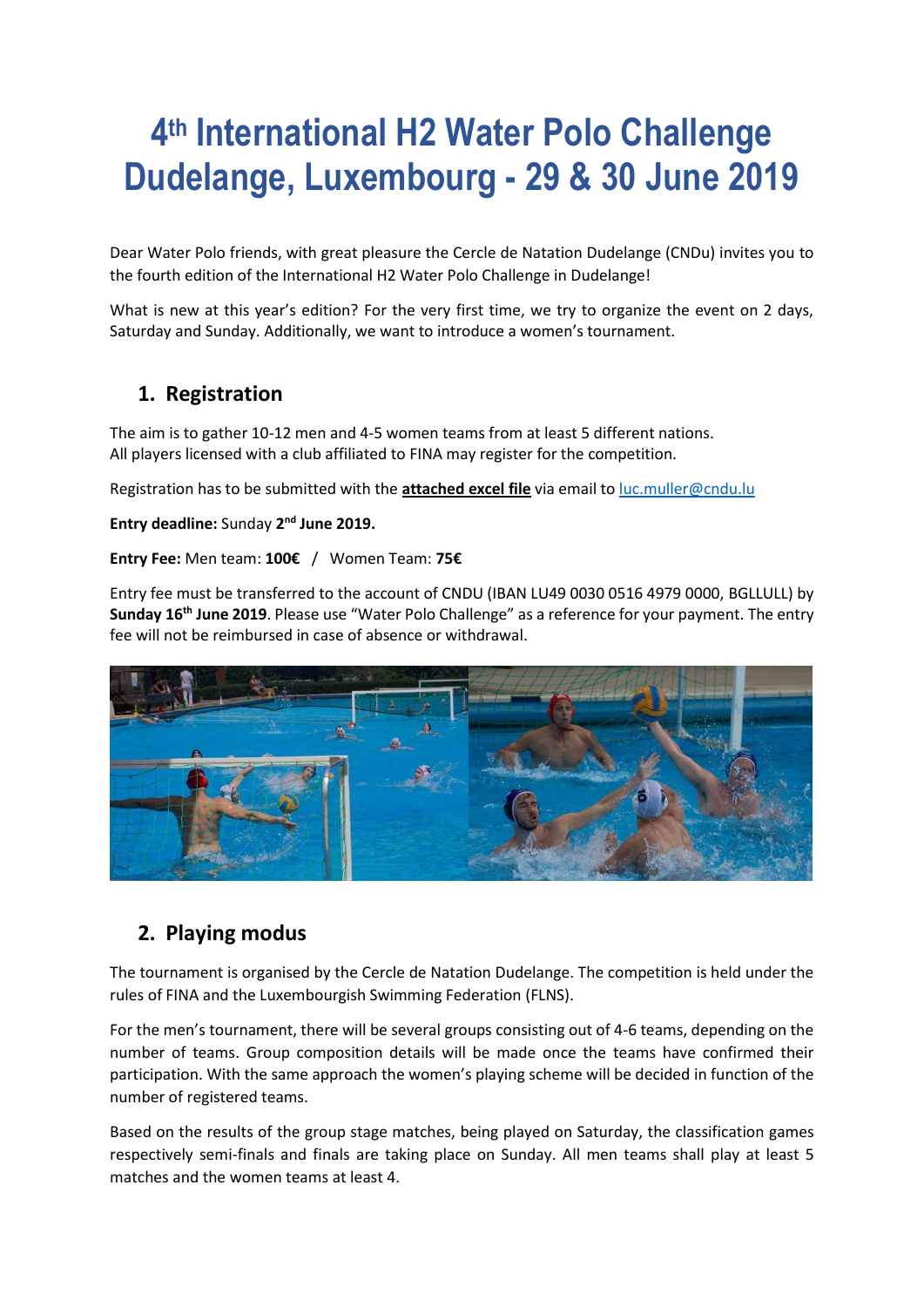All games will consist in 2 uninterrupted halftimes lasting between 8 and 10 minutes (exact duration depending on the number of teams). For the games after the group stages, in case there is an even score after the regular time, the game shall continue under the "Golden Goal" rule (first to score will be the winner).

The matches will be approximately played between 10.00h and 19.00h on Saturday and between 09.00h and 13.00h on Sunday. The pool area has to be cleaned and left until 14.00h latest.

A complete detailed version of the applying rules and time schedule will be transmitted prior competition date.

#### **3. Prize money**

Men's tournament: **500€ for 1st place, 300€ for 2nd place, 200€ for 3rd place**

Women's tournament**: 200€ for 1st place, 125€ for 2nd place, 75€ for 3rd place**

The team with the least exclusions will be rewarded with a FAIR PLAY Cup. Some other special prize categories are foreseen.

#### **4. Venue**

The competition takes place in the open-air swimming pool of Dudelange located 70, rue du Parc, L-3542 Dudelange, Luxembourg.

The heated competition pool has a dimension of 50x20m and is at least 1.80m depth. 2 separated playing fields will be installed.

There is a 25m pool at your disposal for an eventually needed warming-up.

Dressing and shower facilities are available next to the pool and within the sports complex.



# **5. Referees and officials**

The referees and officials have not to be provided by the participating teams. There shall be two independent international referees per game and a principal referee for the whole Challenge. The officials are also provided by the organizing club.